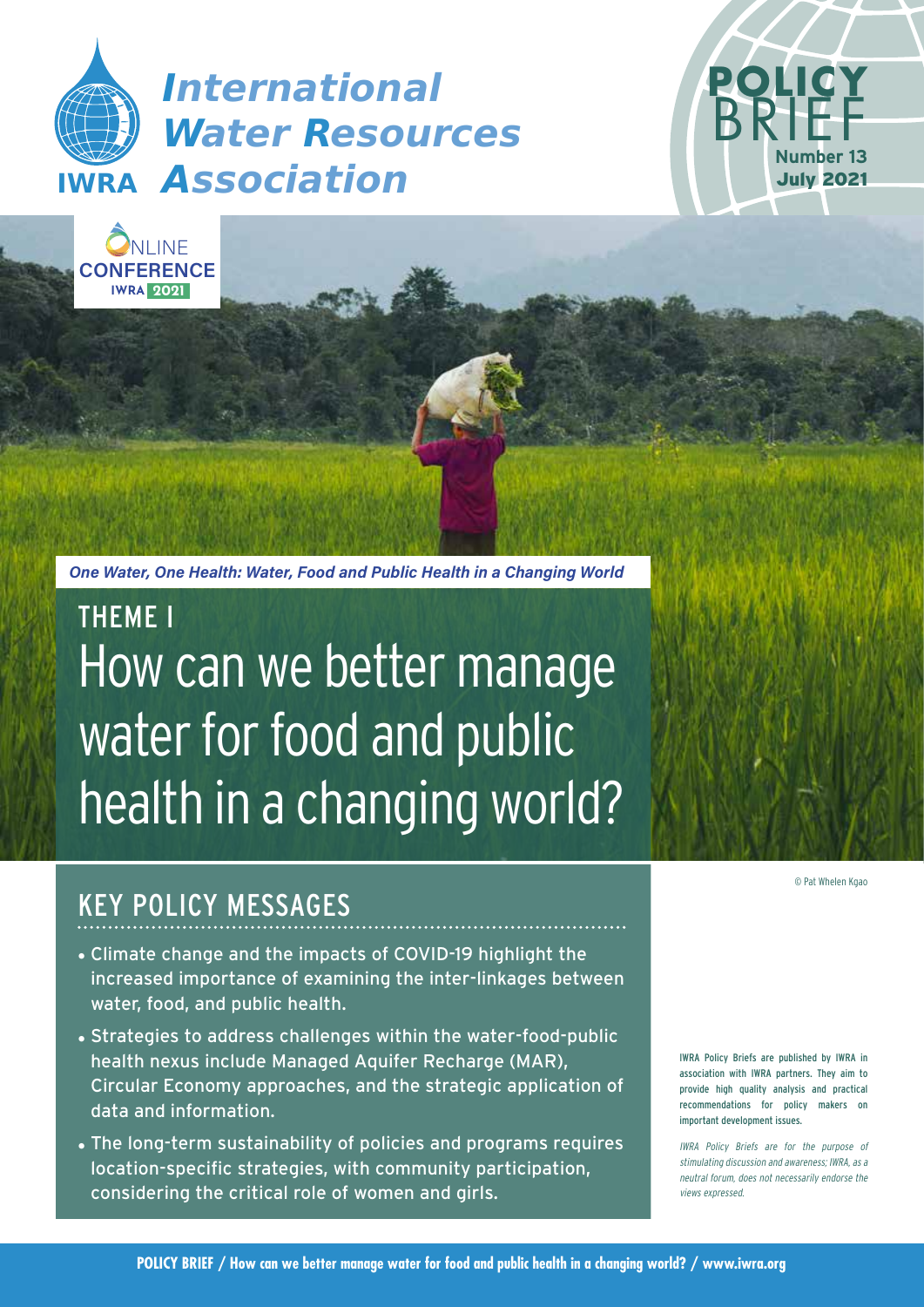

Water is intrinsically linked with food and public health. Without sufficient water resources and effective management, food insecurity and lack of hygiene and sanitation threaten human health and wellbeing. Managing water as the binding element for food and public health is crucial to achieving the Sustainable Development Goals (SDGs), adapting to global changes, and preparing for future pandemics.

### **COVID-19: A WAKEUP CALL FOR HANDWASHING, HYGIENE, AND PUBLIC HEALTH**

A lack of suitable water sources and awareness regarding hygiene is a rising concern for public health. Living in a pandemic that requires constant hand washing to avoid transmission of germs displays how vital access to clean water is for public health. Currently, only 19% of the world's population practice effective hand washing with soap (Global Handwashing Partnership (2020)).

A lack of access to safe water sources and sanitation plagues much of the globe. For example, more than 200 million people worldwide drink groundwater with excessive fluoride concentrations that can cause the crippling disease, fluorosis. Only 53% of the population in Somaliland has access to a developed water supply, forcing families to fetch water from far and unsafe open wells. Even developed counties face water quality and quantity challenges that threaten public health. Often, vulnerable communities lacking water, sanitation, and hygiene (WASH) facilities also face food insecurity.

Improved water facilities and hygiene education will aid public health and help prepare for future disease outbreaks. Females often drive hand washing and hygiene regimes; efforts to improve WASH



cannot overlook them. Implementing multiuse system (MUS) technologies that integrate irrigation and WASH facilities can aid food security, further promoting public health.

### **FOOD SECURITY REQUIRES WATER SECURITY**

Food insecurity and hunger represent a public health crisis for millions across the globe. Water security directly impacts the availability, quality, and safety of food supply. The agricultural sector consumes 70% of all fresh water diverted for human uses. Food production generates a significant portion of greenhouse gas (GHG) emission, as well. In Myanmar, the agricultural sector (rice production) dominates the use of water, followed by livestock, and these two sectors also comprise the most significant GHG emissions sources.

Future changes will add pressure on water resources. Population growth will increase demand for food and water. Warmer temperatures due to climate change will place greater pressure on irrigation demands and food supply systems, while an increase

Even developed counties face water quality and quantity challenges that threaten public health.

**Poland, 2021.**  © Przemyslaw Stroinski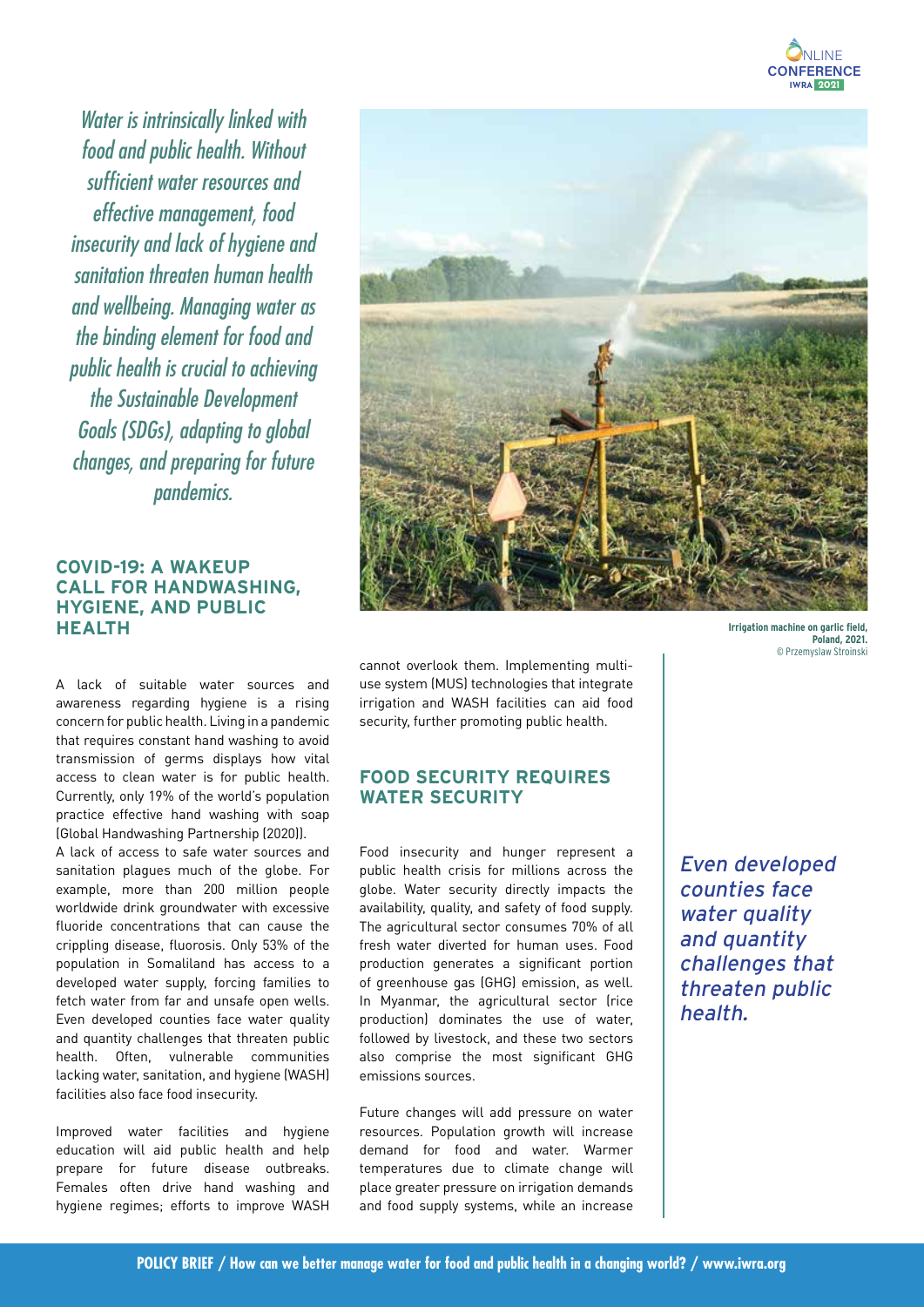

in the number and duration of droughts will decrease water supplies during the growing season in many regions.

Currently, 75-80% of food is imported. As such, food security is dependent on the water security in countries from which food is imported. There, abundant production does not translate into food and nutrition security. For example, Myanmar is an agricultural country capable of exporting crops; however, a high level of the population is malnourished. Climate change has the potential to impact major exporting nations and world market prices, resulting in an increase in risk of hunger in low income nations.

Without innovative water management and food production strategies, increased water and food insecurity is inevitable in many parts of the world. Opportunities exist in many regions to reduce agricultural water demand and improve the efficiency of food production, such as by upgrading irrigation systems; reducing unproductive irrigation; promoting fewer, intensive, and healthier crops; and implementing other best management practices for agriculture. In addition to these tried and true practices, managing water for food and public health in a changing world requires novel water management strategies such as: managed aquifer recharge (MAR), a circular economy approach, and digital water management.

#### **SUSTAINABLY TAP GROUNDWATER TO INCREASE RESILIENCE**

In many countries, groundwater is the primary source of water usage. However, climate change and population growth imperil this vital resource through decreased recharge and overexploitation, respectively, while groundwater contamination threatens public health and food production systems.

Managed Aquifer Recharge (MAR) seeks to intentionally replenish aquifers when water is abundant, either through passive recharge basins, such as ponds that seep water into the ground, or by actively pumping water into aquifers through recharge wells. Often MAR facilities are situated in arable areas where they can provide sustainable water for irrigation and, consequently, food production.

#### **TAKE A CIRCULAR ECONOMY APPROACH TO REDUCE PRESSURE ON WATER SYSTEMS**

Managing the water-food-public health nexus through a circular economy approach can increase sustainability and water security by creating synergies between actors to manage water for food security and public health more effectively and efficiently.



*Figure 1. Circular Economy approach*

Wastewater reuse promises to guarantee water availability and reduce dependency on surface water and groundwater resources. Reused water from urban and peri-urban areas can increase water availability for agricultural uses, with potential food security benefits, or even domestic use, with additional public health benefits. Further, reducing the amount of wastewater and contamination entering waterways can prevent disease and increase available safe water sources.

Reuse of wastewater can also create economic benefits. The treatment process can generate products such as biogas and fertilizers that generate revenues. In some areas, reused water is cheaper than water treated to higher standards than required; however, cost recovery more often remains a barrier to water reuse.

Other challenges to wastewater reuse include a lack of social acceptance, technical and human capital constraints to treatment and distribution, and policies that impede reuse.

## **BUILD THE NEXUS KNOWLEDGE BASE**

Improving food security and public health through water management requires better data collection, quantification of key metrics and relationships, and long-term monitoring. Managing water for food and health in a changing world requires novel management strategies.